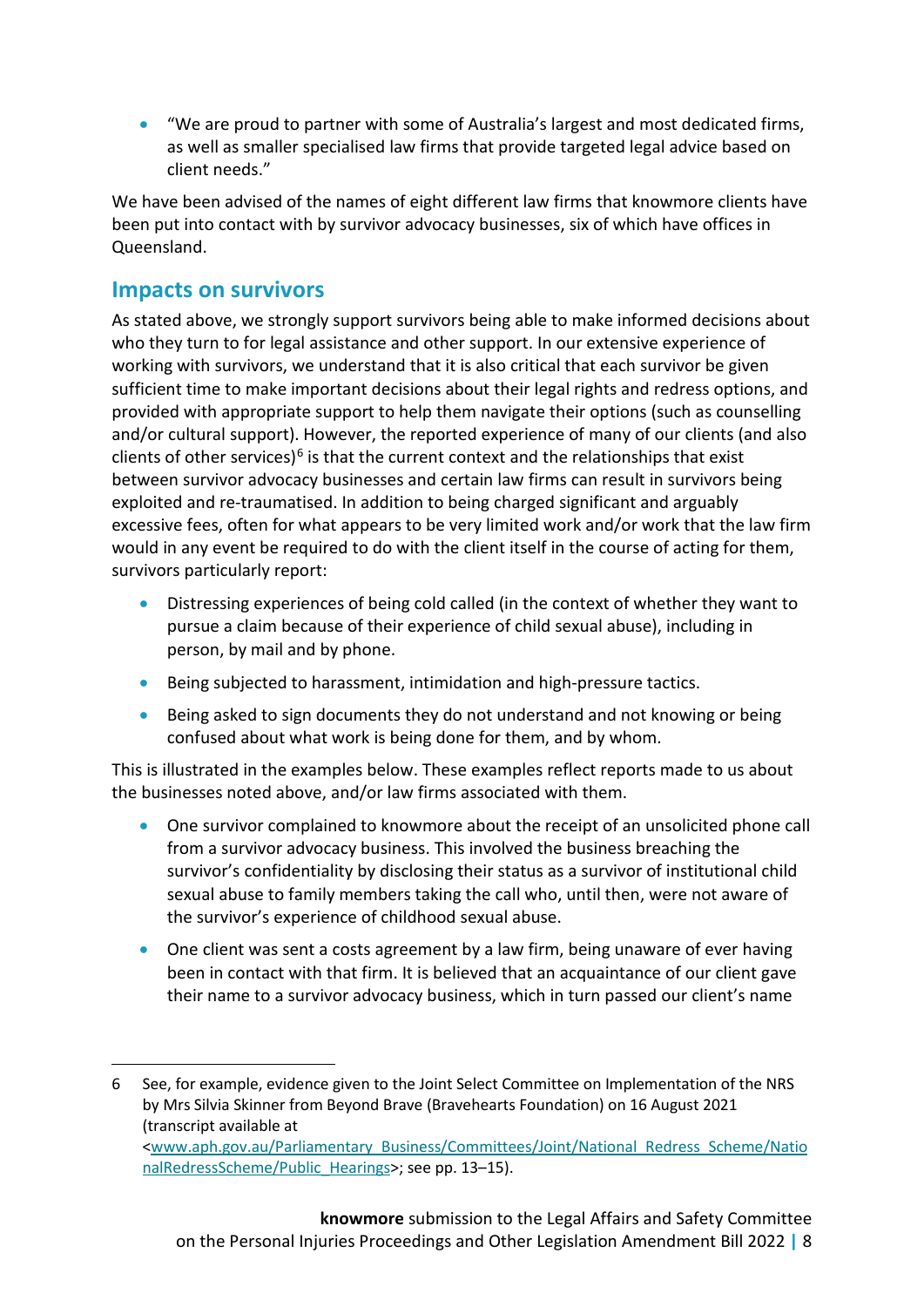onto the law firm. Our client said that they "felt used and taken advantage of" by these lawyers and felt that the lawyers "were out to make money from [their] pain".

- One client received an unsolicited letter from a survivor advocacy business while they were in prison. The client had never previously heard of the business, and they do not know how the business obtained their details. The client expressed to knowmore how worrying it was to receive this letter, raising their experience of child sexual abuse, "out of the blue" while in prison and without any support.
- A Queensland client was approached while attending court by someone from a survivor advocacy business. Our client was subsequently called by this person multiple times, which led the survivor to feel harassed and forced them to screen their calls. Our client described this business as "overbearing and pushy."
- A client received harassing phone calls and correspondence from a Queenslandbased law firm with links to a survivor advocacy business, for more than 12 months despite not having signed a costs agreement with them. The client said the law firm had a lot of information about them that they didn't know how they had obtained. The law firm's actions caused our client a significant amount of distress.
- One client was aggressively pursued to sign a costs agreement by a law firm with links to a survivor advocacy business, some months after submitting an application to the NRS (with knowmore's assistance). The client told knowmore that the law firm was contacting them and sending them paperwork, and "coming on pretty heavy about it."

The client ultimately received an offer from the NRS. At that time, the law firm again contacted our client, pressuring them to reject the NRS offer and sign a costs agreement. The client accepted the NRS offer.

- One client came into contact with a survivor advocacy business while in prison. Someone from the business took a statement from the client about their experiences of institutional child sexual abuse, "which brought up very difficult feelings" for them. The client was then contacted by a law firm and asked to sign a large number of documents, which the client instructs they did not understand. When the client contacted knowmore about six months later, they said that they still did not understand what work the law firm was meant to be doing for them.
- One client had signed a costs agreement with a law firm who they were put into contact with by a survivor advocacy business. The client contacted knowmore because they were confused about their current legal situation and wanted to withdraw from the costs agreement, saying, "They don't tell me anything, I don't know what's going on".
- One client was referred to a law firm by a survivor advocacy business while in a Queensland prison. The client said that they found the process "highly distressing and insensitive" and felt like "it was all about the money for them".
- One client told knowmore that they had been contacted by a law firm, but they didn't know how the firm had obtained their number.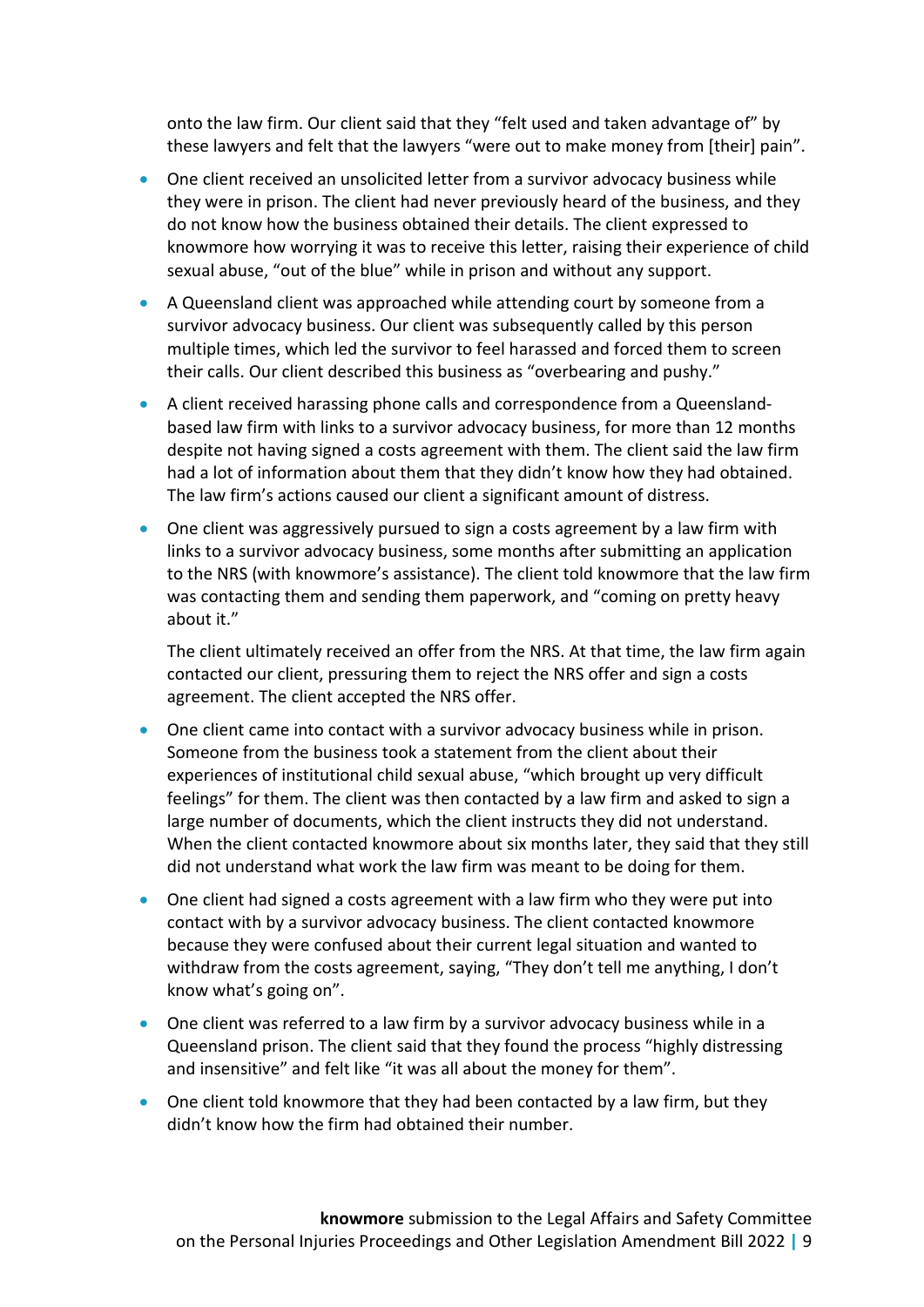These and other negative experiences have left a number of clients feeling traumatised and that survivor advocacy businesses and the law firms they work with care more about money than survivors.

## **Targeting of the most vulnerable survivors**

As a number of the above examples highlight, claim farmers are targeting survivors and also specific settings of particular circumstances of vulnerability. We are especially aware of, and deeply concerned about, the significant claim farming activity in Queensland prisons. Again, we expect this is driven by the large number of survivors in these settings — during the Royal Commission, knowmore assisted 936 clients who were detained in Queensland prisons — and the connections and networks of key staff from some survivor advocacy businesses.

Survivor advocacy businesses are known to regularly send unsolicited mail to survivors in prison. knowmore has seen letters sent to survivors in prison by three different businesses. These all follow a similar model of asking the survivor to provide some initial details to take up the business's offer of assistance and start their claim. The tone of the letters is such that many of our clients have been confused about who the letters were from and what they should do with them. The documents sent by some of these businesses are particularly forceful in:

- Asking survivors to contact the business "with the details required for your claim".
- Stating that the business requires an attached "new client intake form to be filled out and sent back to [the business's] office [with] identification documents to start your claim".
- Instructing survivors that "for your claim to be settled within a timely manner, you must participate in the process by providing all the information and documentation to [the business] and your nominated law firm as soon as practicable".

One client who was approached by someone from one business while in prison highlighted the susceptibility of survivors in prison to these types of cold calling tactics, reflecting that perhaps they shouldn't have agreed to meet with the business's representative, but "it just gets so lonely in prison".

It is also suspected that people in prison are being identified as survivors by other prisoners, who are reported to receive benefits in exchange for providing names to the survivor advocacy businesses. For example, one RSS reported that one survivor advocacy business was depositing cash into prisoners' prison accounts for every referral they received. This conduct had been reported by a number of prisoners across multiple correctional centres.

Significant claim farming activity is also believed to be occurring in Queensland's regional and remote communities, particularly Aboriginal communities. Survivor advocacy businesses (and some law firms) are known to travel to these communities, and there have been reports of survivors in these communities being targeted by aggressive marketing and 'recruitment' strategies.

The above discussion highlights the tendency of claim farmers to target places where large numbers of victims and survivors of institutional child abuse are likely to be present. In this regard, we note that the provisions in new section 71 of the PIPA will not prevent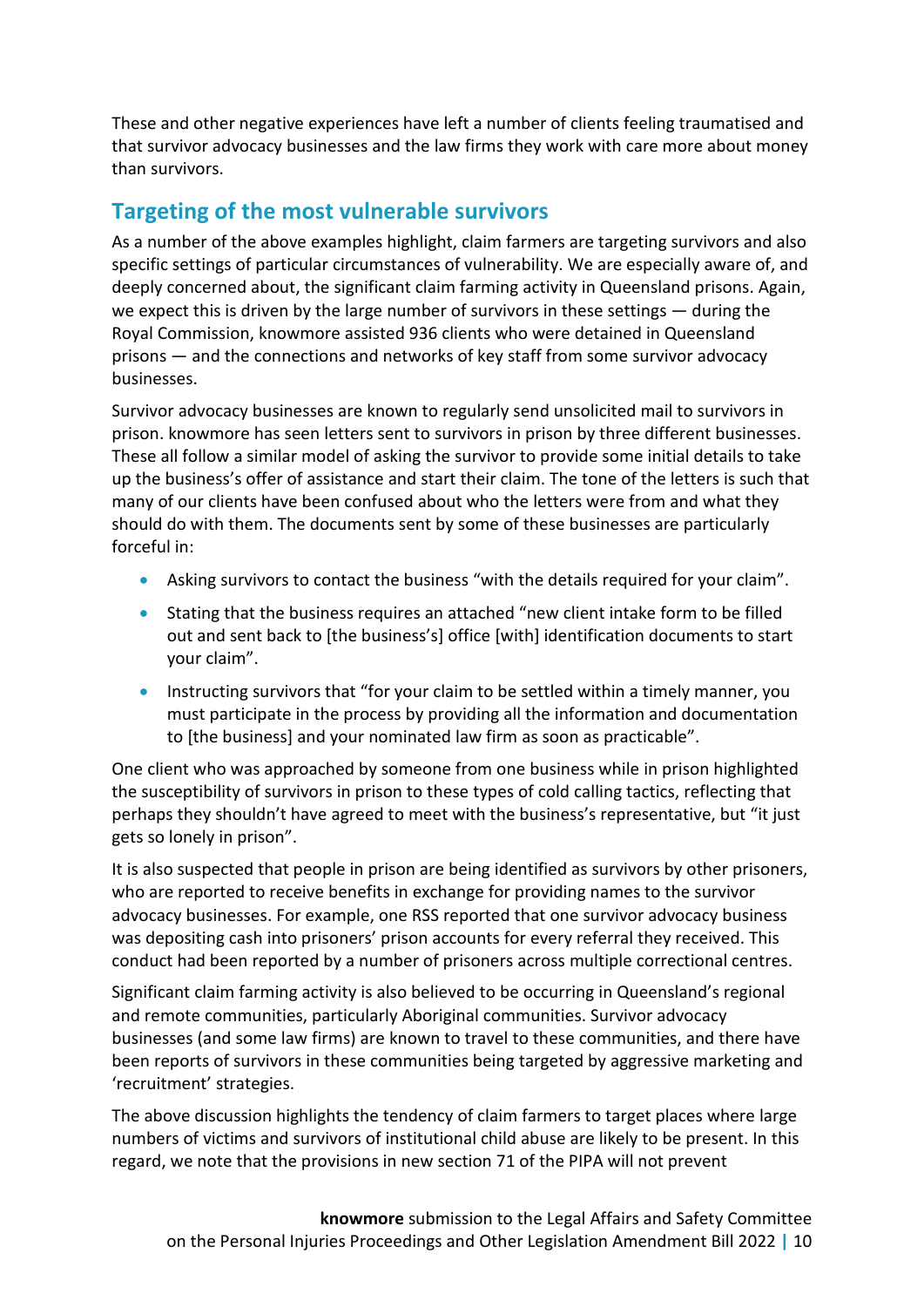advertisements or promotions to groups of people. The provisions in new section 71B relating to cold calling also require that a person is "specifically" contacted. We raise for the Committee's consideration whether these provisions are adequate to prevent survivor advocacy businesses and/or law firms from engaging in claim farming practices targeted at groups of survivors (for example, bulk mailing of letters of the nature described above to prisoners, residents of a small community or former students of a particular school).

## **Possible fraudulent claims**

We note that, in introducing the Bill, the Attorney-General referred to "the potential for unmeritorious claims and fraudulent behaviour in relation to personal injury... claims".<sup>[7](#page-10-0)</sup> Consistent with this, concerns have been raised with us that the activities of survivor advocacy businesses and their associated law firms — particularly the payment of referral fees — may foster fraudulent claims of abuse.

## **Undesirable billing practices**

knowmore strongly supports the provisions in amended section 347 of the *Legal Profession Act 2007* (Qld), as per Clause 16, which will ensure that "additional amounts" — including fees for the services of survivor advocacy businesses in obtaining instructions and preparing statements — will be treated in the same way as legal costs when determining the maximum amount a law firm may charge for speculative personal injury claims.

knowmore has seen evidence of the kinds of undesirable billing practices referred to in the Explanatory Notes and the Attorney-General's introductory speech. We are particularly concerned about:

- Law firms classifying fees payable to survivor advocacy businesses as disbursements, thus increasing the total amount that may be charged to the survivor.
- Fees payable to survivor advocacy businesses and other disbursements initially being paid for by third party litigation/disbursement funders, who charge additional fees and interest at rates of up to 23 per cent for the life of the client's matter.

As noted in the Explanatory Notes, such practices may not only disguise claim farming arrangements, but "prevent successful claimants from receiving a fair and equitable share of judgment or settlement funds".<sup>8</sup> We therefore consider that the provisions in Clause 16 of the Bill (and the supporting provisions in Clauses 35 and  $51<sup>9</sup>$  $51<sup>9</sup>$  $51<sup>9</sup>$  are necessary and appropriate to help curb claim farming and stop survivors of institutional child abuse from having the compensation they are entitled to severely eroded by fees and charges.

<span id="page-10-0"></span><sup>7</sup> Queensland Legislative Assembly (Hon. SM Fentiman), *Record of Proceedings (Hansard): First Session of the Fifty-Seventh Parliament*, Introduction of the Personal Injuries Proceedings and Other Legislation Amendment Bill 2022, 31 March 2022, p. 841.

<span id="page-10-1"></span><sup>8</sup> Explanatory Notes to the Personal Injuries Proceedings and Other Legislation Amendment Bill 2022, p. 2, [<documents.parliament.qld.gov.au/tp/2022/5722T477-1BE3.pdf>](https://documents.parliament.qld.gov.au/tp/2022/5722T477-1BE3.pdf).

<span id="page-10-2"></span><sup>9</sup> New section 788 of the Legal Profession Act and new section 71E of the PIPA.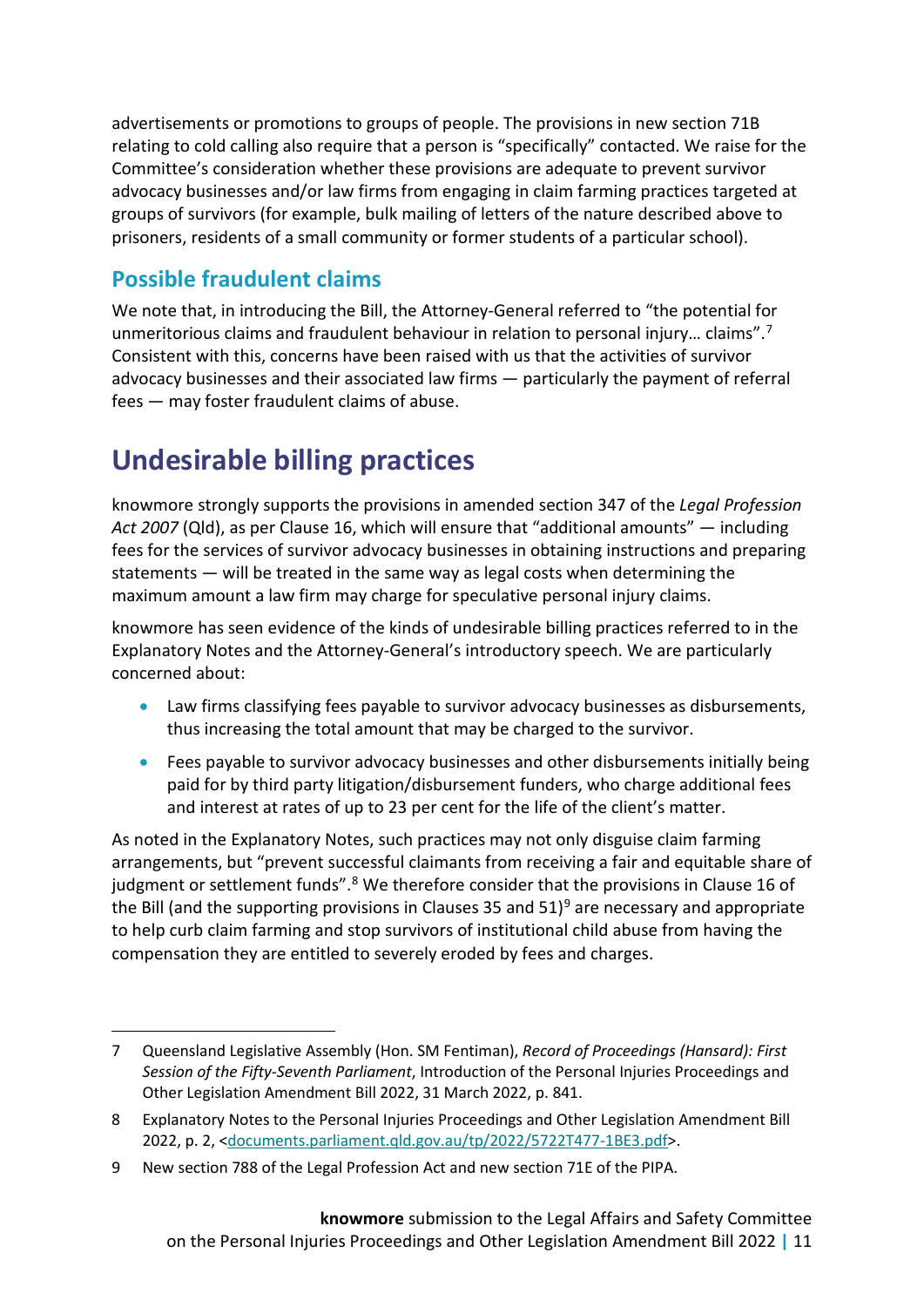## **Conclusion**

As outlined above, knowmore strongly supports the Bill's objectives to stop claim farming and prevent undesirable billing practices for personal injury claims. We know that many survivors of institutional child abuse are being exploited, intimidated and harassed in the context of considering their compensation options, as highlighted in the experiences of our clients that we have shared here. In our view, the Bill is essential for protecting survivors from this type of conduct, and we commend the Queensland Government for its strong leadership in this area.

We have noted that the amendments in the Bill will not be successful in stamping out the predatory behaviour of some law firms and survivor advocacy businesses unless the legislation operates effectively in practice. To achieve the outcomes intended by the Bill, we recommend that particular consideration needs to be given to ensuring that the monitoring and enforcement mechanisms put in place to uphold compliance with the legislation are workable and effective. Other stakeholders with direct experience of the operation of the legislative amendments enacted in 2019 to successfully address claim farming conduct for compulsory third party claims are better placed than us to provide specific comment on these aspects. However, knowmore would encourage the Queensland Government to consider these matters as a priority in anticipation of the Bill being passed. In our view, the practical success of the legislation is also critical to ensuring that the reforms being progressed in Queensland provide a valuable model for reform across the country, ensuring all survivors of institutional child abuse are better protected from exploitation, intimidation and harassment when pursuing their legal rights compensation and redress.